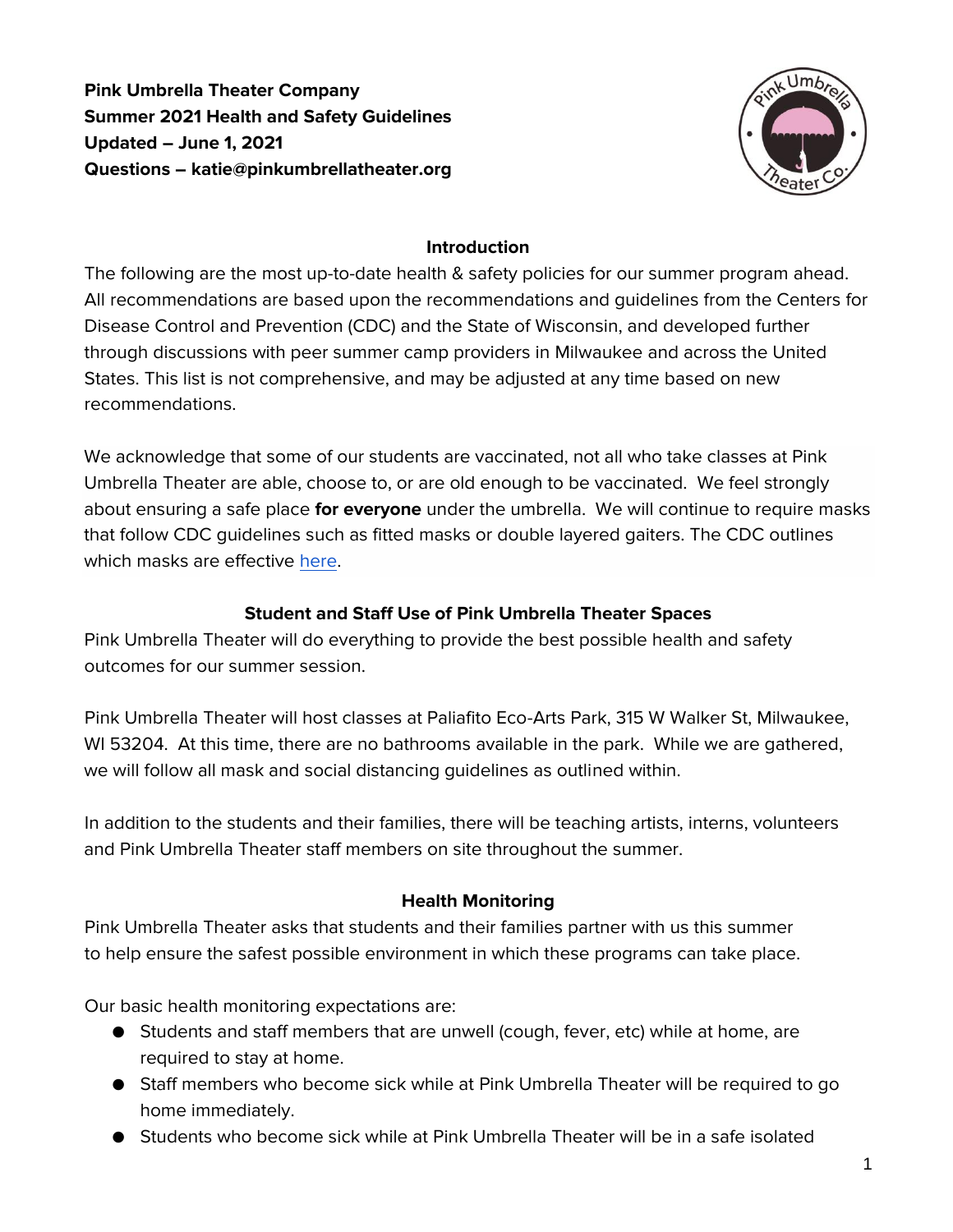place until they can be picked up as soon as possible by a parent/caregiver.

### **Additional Health Screening Protocols:**

In an effort to promote an honest and ongoing communication between Pink Umbrella Theater and families about health concerns and monitoring, Pink Umbrella Theater will provide discreet opportunities to identify and report new or continuing COVID-19 exposure risks in your own household. In addition to the at-home, self-reporting tools for families, students will undergo a simple screening process before joining class.

Below you will find some additional details about our plans for weekly/daily health screening procedures. These processes may be adjusted at any time based on new recommendations.

- **At Home Monitoring - Bi-Weekly:** On Sundays, starting June 13th, student families will be sent (via email) a self-reporting risk assessment survey. This survey will be an opportunity for staff members and parents of students, to report on any non-Pink Umbrella Theater additional risk exposure in the preceding week. There will be several short/simple questions about travel, exposure to COVID-19 symptoms from family/other close community members, etc. It will take less than 2-3 minutes to complete this weekly survey.
- **At Home Monitoring – Day of Class:** Participants, parents and caregivers are asked to be vigilant about monitoring the health of students on an ongoing basis. Anyone concerned they may have developed symptoms of COVID-19 should NOT attend Pink Umbrella Theater. Parents and participants may contact Pink Umbrella in writing [admin@pinkumbrellatheater.org](mailto:admin@pinkumbrellatheater.org) or by phone (414)-507-3511, if unable to attend.
- **At Pink Umbrella - Day of Class:** Each day, students arriving will do a quick temperature check with a touchless, infrared thermometer. Any student with a fever of 99.9 or higher will not be cleared to attend class that day. (Parents can support this process by taking their child's temperature before leaving for classes to determine if their temperature is 99.9 or higher. If so, please do not attend class).
- **Health Screening of Pink Umbrella Theater Staff Members:** All staff, teaching artists, interns and volunteers will undergo their own version of at-home and at-Pink Umbrella Theater screening processes every time we gather, and will be held to the same standard as students with regards to participation.
- **Health Screening at Pink Umbrella Theater During Programming:** Pink Umbrella Theater will not conduct additional formal health screenings during classes, unless a student appears to be unwell, or has indicated to a staff member that they are feeling unwell.

**If a student becomes unwell,** they will be isolated and supervised in a safe space until a parent/caretaker is able to pick them up.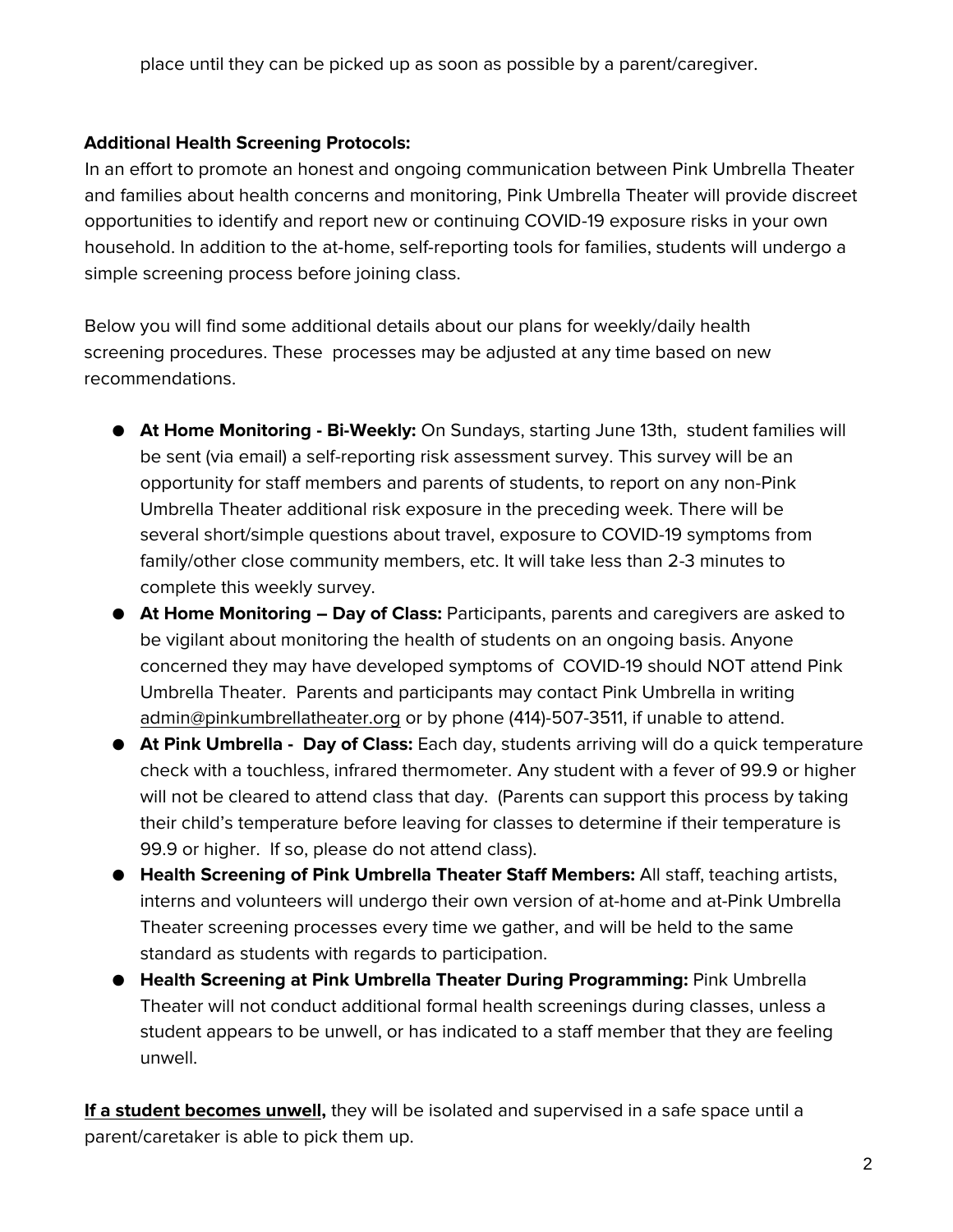If a case of COVID-19 is reported at Pink Umbrella Theater, (among our staff or student community) we will notify all families and staff members and host classes virtually. We may send out additional health-monitoring surveys. Please note, all health screening information will remain confidential, and used only to determine any potential evidence of community transmission at Pink Umbrella Theater so we may keep our space as safe as possible for all.

## **A Note about Student/Staff Absences***.*

Pink Umbrella Theater asks our students and families to remember that there may be many reasons why a student or staff member is absent from class, most of which may have nothing to do with COVID-19 (including appointments, scheduled conflicts, transportation issues, or (known) non-COVID-related health issues, etc). If a student or staff member is absent but returns to the program on a subsequent day, it is because we believe fully there is no new COVID-19 threat to our community based on the information provided by families with regards to these absences. Thank you for respecting the privacy of fellow Pink Umbrella Theater participants, and trusting that Pink Umbrella Theater will act swiftly and appropriately when/if any threats to our health and safety arise this summer.

Any questions or concerns about health screening protocols may be sent to [admin@pinkumbrellatheater.org](mailto:katie@pinkumbrellatheater.org) or 414-507-3511 at any time.

## **More Information about Social Distancing and PPE**

Pink Umbrella Theater will enforce the best practices and recommendations put forth by the [CDC](https://www.cdc.gov/coronavirus/2019-ncov/prevent-getting-sick/social-distancing.html) regarding social distance and mask use. Minimum expectations are as follows:

- *Social Distancing:* For **outdoor activities**, social distancing will be observed, with the goal of a 6 foot distance between students whenever possible.
- *Masks:* For **outdoor activities**, masks will be required at almost all times except when eating or drinking.

Everyone on site for Pink Umbrella Theater programming is expected to follow mask and social distancing guidelines.

# **More Information about Hand-washing/Hygiene**

One of the most important tools in fighting the spread of COVID-19 is still the simple act of proper hand washing/sanitization. Pink Umbrella Theater will provide ample hand sanitizer when we are gathered.

Sanitizing will be required before/after snack breaks. Additionally, students and staff may be required to sanitize hands at other points during class.

## **More Information about Cleaning/Sanitization**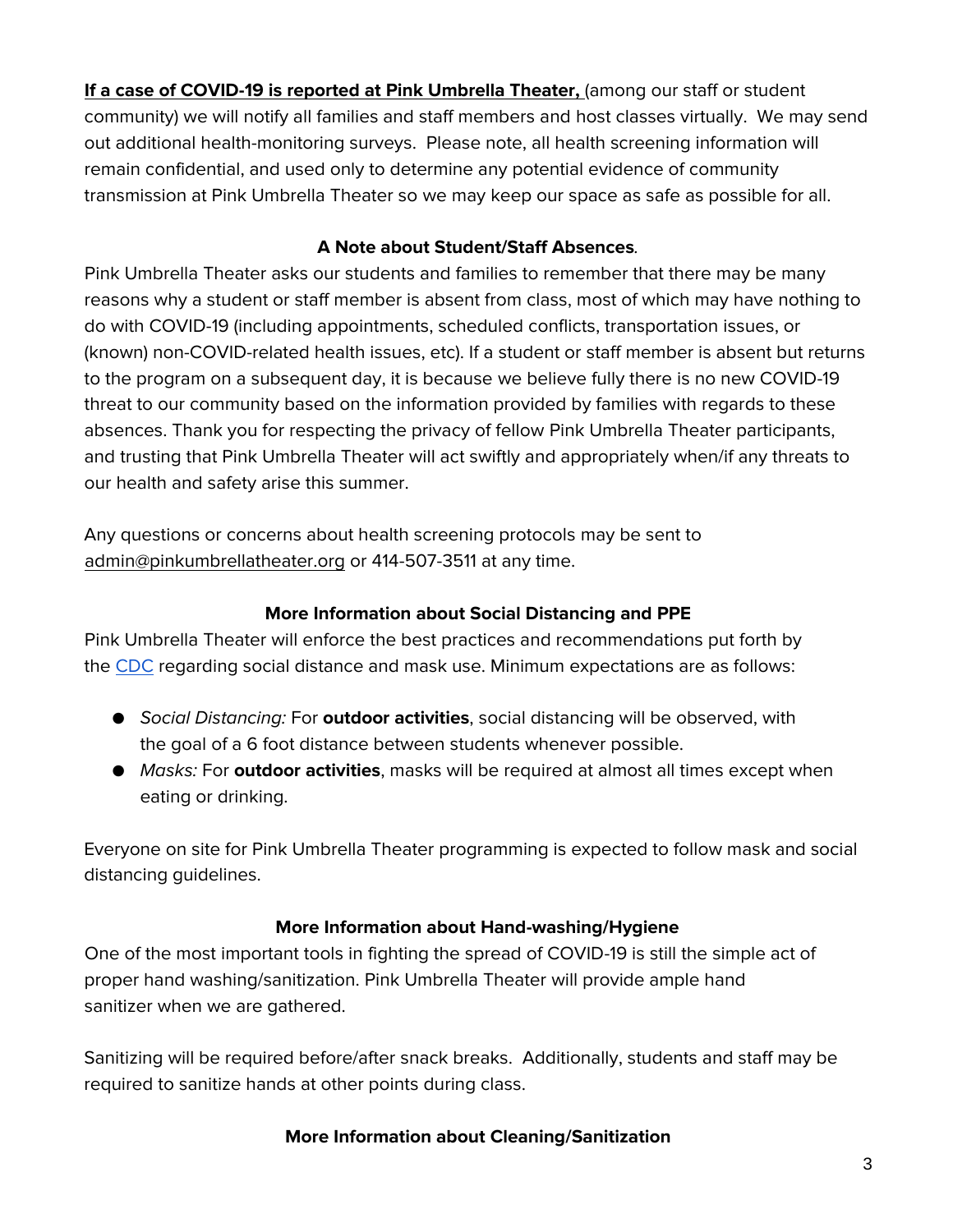Pink Umbrella Theater is committed to an ongoing rigorous approach to keeping our spaces clean/sanitized and as disinfected as possible.

- All participants will have their own box full of items necessary for class participation.
- All shared items will be thoroughly cleaned and sanitized before and after class.

### **Program-Specific Concerns**

Pink Umbrella Theater continues to identify health and safety concerns that are unique to the type of theater program we provide. As these concerns come up, we are developing processes to address them. While the following list is not comprehensive, we wanted to provide some reassurance about the following topics our staff has identified in our early planning meetings.

**Singing** – Singing together in person provides an extremely high risk of exposure to COVID-19. When students are singing, they must maintain 6 feet of distance and masks need to remain worn. If the mask needs to be removed, all students and staff must increase the distance between them and the person singing.

**Staging/Blocking** – Pink Umbrella Theater is implementing a color coded system in all classes and rehearsals. Students will be able to choose the wristband color that feels most comfortable to them on any given day. Red for "Please maintain distance," Yellow for "Please ask for permission to enter within the six feet," and Green for "Welcome into my space." Students and families assume all the risk that comes with wearing the green bracelet. We will maintain distance during dance numbers and if contact is made, hand sanitizing will be encouraged.

There may be other things that come up in the days ahead and look forward to being creative in our approach to blocking and staging this summer.

#### **What to Bring From Home**

More information will be included in upcoming communications, but for advance planning purposes, we offer the following information at this time. Pink Umbrella Theater will provide a bin or box for each student to hold their class items. This bin will be collected, items sanitized and ready for use again for the next class.

Please plan on bringing the following items with you to class:

- A Mask: A mask must be worn when we are together.
- Water: Please bring your own water with you.
- Outdoor Gear: Please bring sunglasses or a hat, bug spray, sunscreen and anything else you personally use when outside to keep you safe.
- Snacks: Please bring your own snack (if needed).